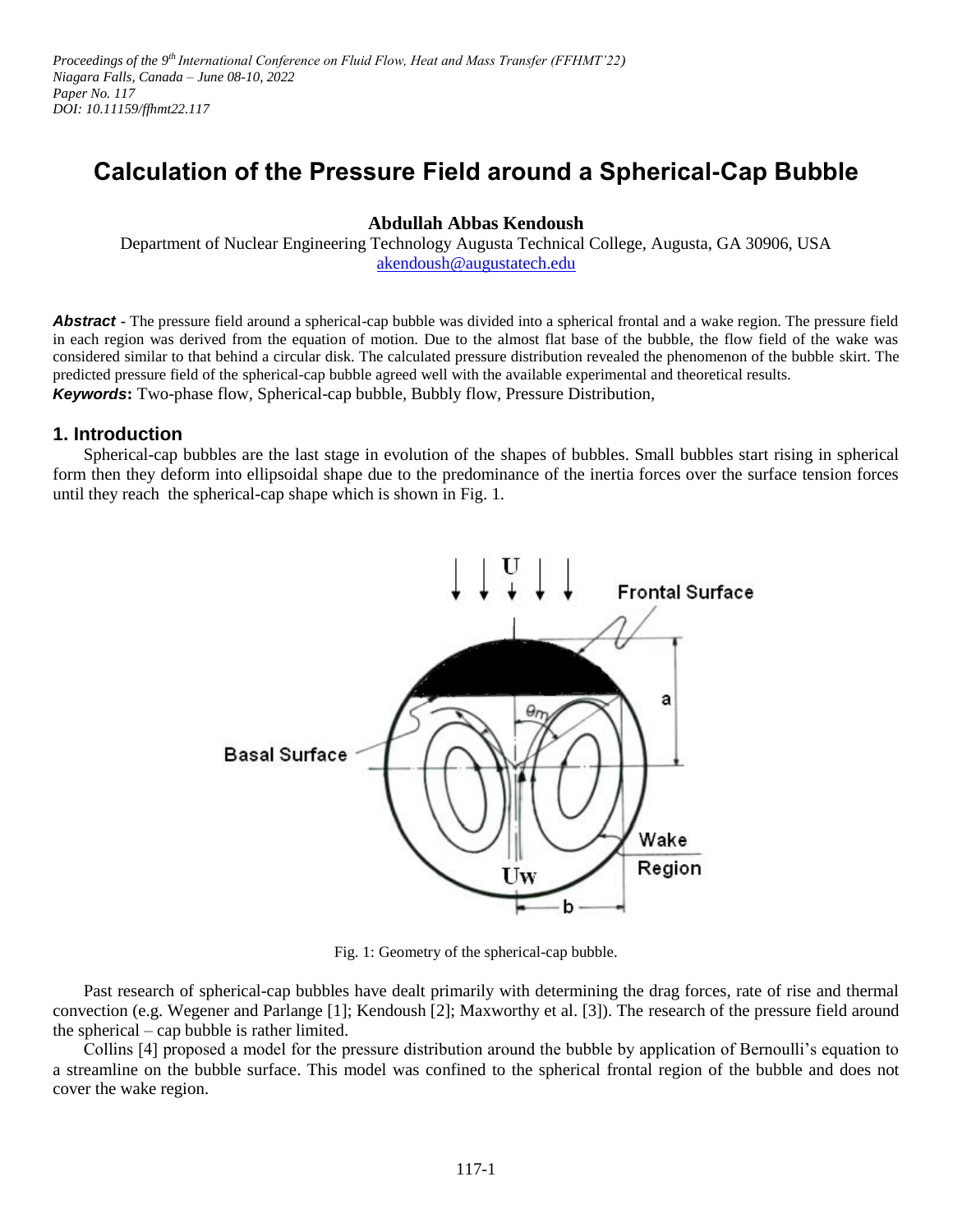Lazarek and Littman [5] measured the pressure field around a circularly-capped air bubble which represents the two-dimensional version of the spherical-cap bubble. This type of bubbles is normally found in a narrow rectangular cross-section water column. They also analyzed the frontal pressure field by using an irrotational flow model on an oval body. The effects of the finite distance between the bounding walls of the column were accounted for by infinite reflections of the source and sink using the method of images.

In this paper detailed calculation of the entire pressure field, including the wake region of the spherical-cap bubble is presented, based on the solution of the equation of motion.

## **2. THE FRONTAL SURFACE OF THE BUBBLE**

The flow field around the spherical-cap bubble is divided into two distinct regions as was done by Kendoush [2] in analyzing the rates of heat and mass transfer from the surface of the spherical-cap bubble. The first region is the frontal where the upstream surface of the bubble forms a portion of a sphere so the flow in this region resembles that around the sphere. The second is the wake region where the bubble has an almost flat base and the flow is approximated by that in the wake of a circular disk as shown in Fig. 2.



Fig. 2: The flow field around the circular disk.

The stream function  $\Psi$  for the inviscid irrotational flow around the spherical frontal surface is given as follows (Milne-Thomson [6], p. 488)

(1)

 $\Psi = 0.5U \{1 - (a/r)^3\} (r \sin \theta)^2$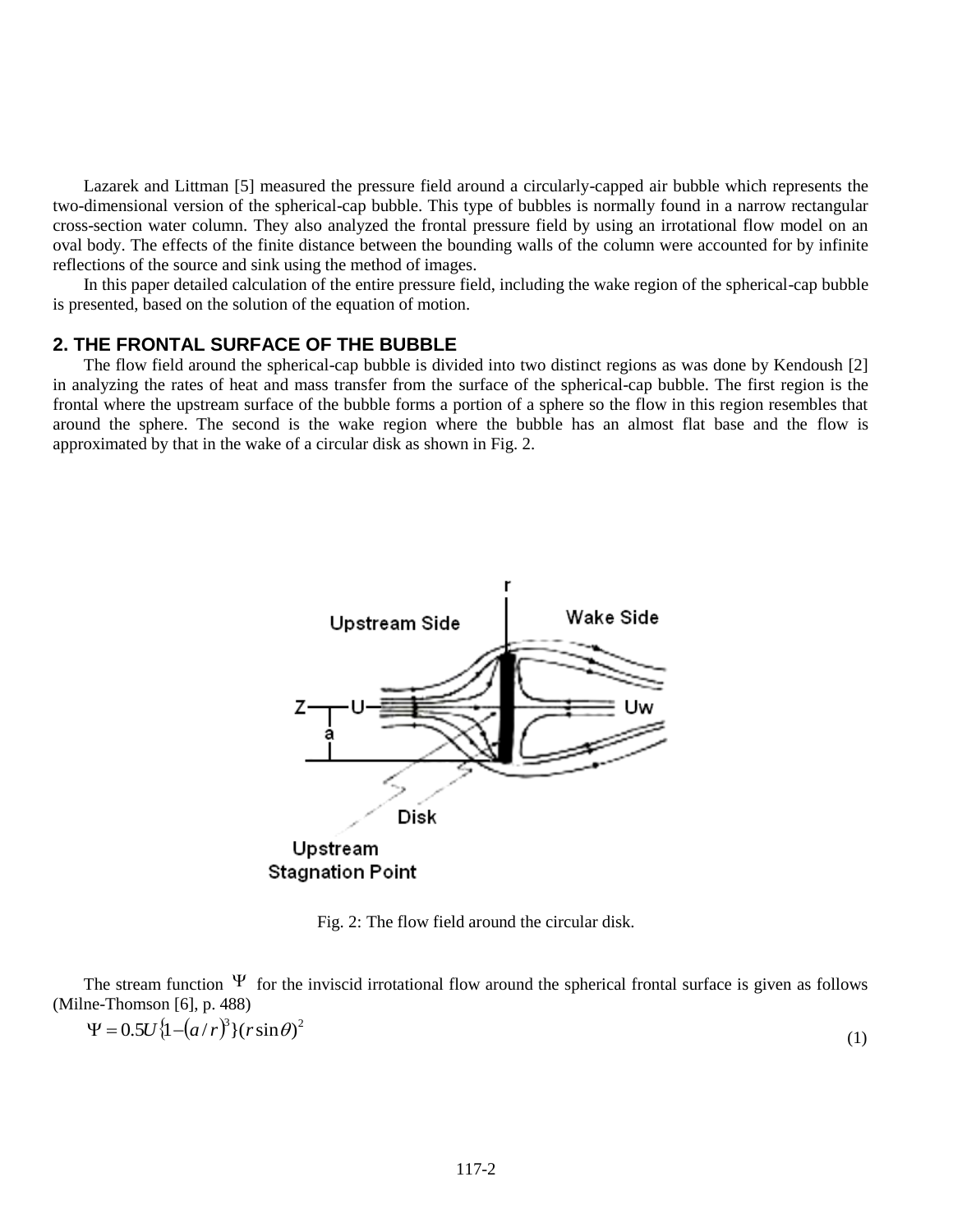where U is the uniform fluid velocity at infinity,  $a$  is the radius of curvature of the spherical-cap bubble,  $r$  and  $\theta$ are the polar coordinates. It is possible to calculate the velocity components  $V_r$  and  $V_{\theta}$  of the main flow from the following equation (written in vector form)

$$
(V_r, V_\theta) = -\nabla \psi \tag{2}
$$

which gives

$$
V_r = -U\cos\theta \left(1 - \left[\frac{a}{r}\right]^3\right) \tag{3}
$$

and

$$
V_{\theta} = U \sin \theta \left( 1 + 0.5 \left[ \frac{a}{r} \right]^3 \right) \tag{4}
$$

The equation of motion for the axisymmetric flow in spherical coordinates is

$$
\rho \left( V_r \frac{\partial V_r}{\partial r} + \frac{V_\theta}{r} \frac{\partial V_r}{\partial \theta} - \frac{V_\theta^2}{r} \right) = -\frac{\partial P}{\partial r} + \mu \left( \nabla^2 V_r - \frac{2V_r}{r^2} - \frac{2}{r^2} \frac{\partial V_\theta}{\partial \theta} - \frac{2V_\theta \cot \theta}{r^2} \right)
$$
\n(5)

where  $\rho$  and  $\mu$  are the density and viscosity of the liquid respectively. Substituting  $V_r$ ,  $V_\theta$  and their derivatives from Eqs. 3 and 4 into Eq. 5 yields

$$
\frac{\partial P}{\partial r} = \rho U^2 \left[ \cos^2 \theta \left( \frac{a^6}{r^7} - \frac{a^3}{r^4} \right) + \sin^2 \theta \left( \frac{3}{2} \frac{a^3}{r^4} + \frac{3}{4} \frac{a^6}{r^7} \right) \right] - 4\mu U \frac{a^3}{r^5} \cos \theta \tag{6}
$$

Integrating this equation from  $P = P(a, \theta)$  to  $P(r, \theta)$ , gives

$$
P(r,\theta) - P(a,\theta) = \rho U^2 \left\{ \frac{1}{3} \cos^2 \theta \left[ \left( \frac{a}{r} \right)^3 - \frac{1}{2} \left( \frac{a}{r} \right)^6 - \frac{1}{2} \right] - \frac{1}{2} \sin^2 \theta \left[ \left( \frac{a}{r} \right)^3 + \frac{1}{4} \left( \frac{a}{r} \right)^6 - \frac{5}{4} \right] \right\}
$$

$$
+ \mu U \cos \theta \left[ \frac{a^3}{r^4} - \frac{1}{a} \right]
$$
(7)

The appearance of the viscosity in this equation is in conformity with the viscosity hypothesis advocated by Milne-Thomson [6] (p. 634) although we have inserted inviscid velocity components into the equation of motion.

As 
$$
r \longrightarrow \infty
$$
, the pressure  $P(r, \theta) \longrightarrow P_{\infty}$  which is due to the dynamics of the flow, hence Eq. 7 becomes  
\n
$$
P(a, \theta) - P_{\infty} = \rho U^2 \left[ \frac{1}{6} \cos^2 \theta - \frac{5}{8} \sin^2 \theta \right] + \frac{\mu}{a} U \cos \theta
$$
\n(8)

This and the above equation give the pressure distribution on the frontal surface of the spherical – cap bubble. If one defines  $(Cp)$ <sub>f</sub> =  $(P(a, \theta) - P_{\infty})/0.5\rho U^2$  as the pressure coefficient at the frontal stagnation point where  $\theta = 0$ , then from Eq. 8 we obtain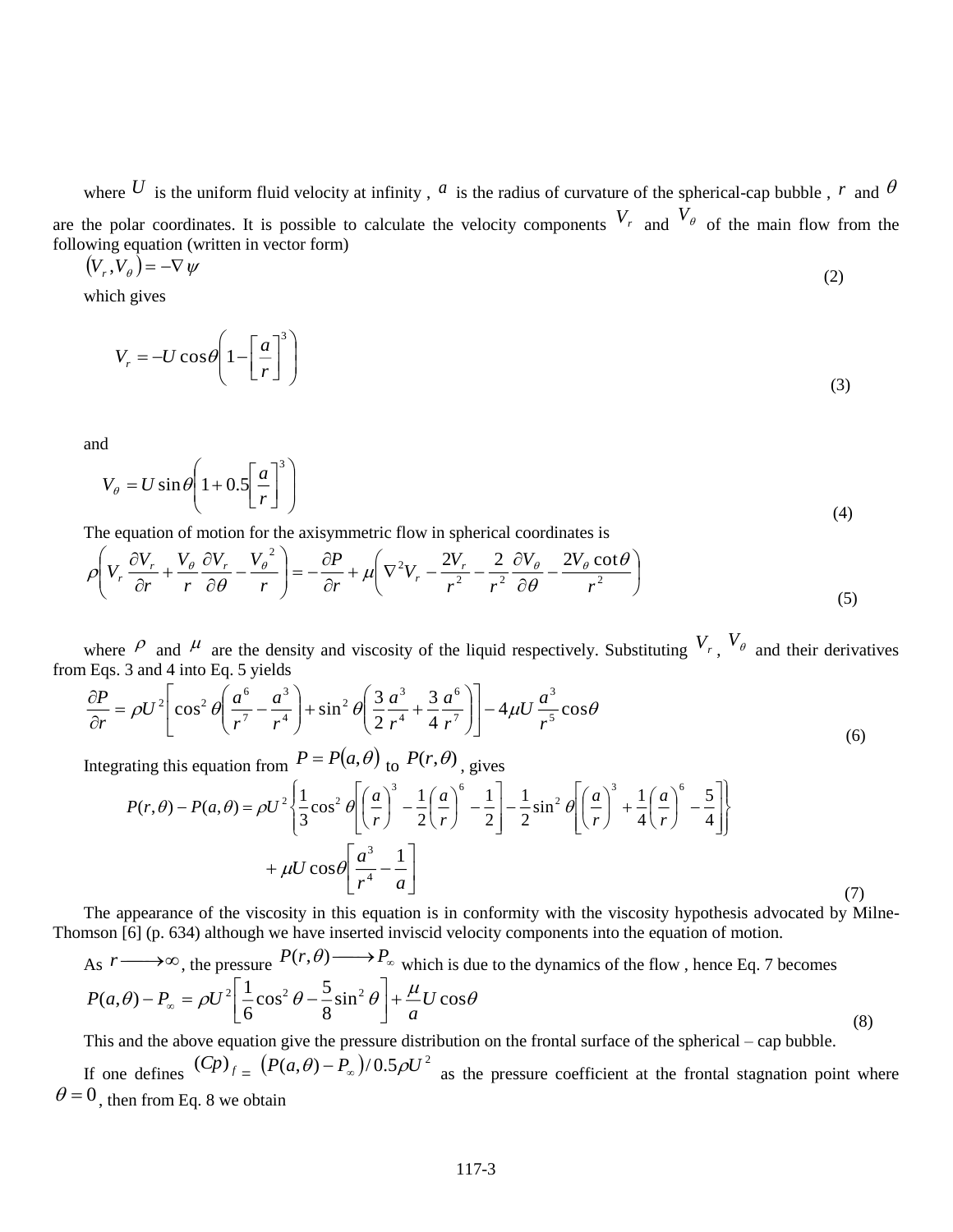$$
(Cp)f = \frac{1}{3} + \frac{4}{\text{Re}^*}
$$

(9)

 $Re^* = 2aU/v$ 

where

## **3. The Wake Region of the Bubble**

Many authors considered the base of the spherical-cap bubble as a flat surface. This will make the pattern of the flow analogous to that behind a circular disk (Kendoush [7]). Assume the center of the circular base of the bubble to be the origin of the cylindrical coordinates  $R$ ,  $\beta$ ,  $Z$ . The velocity potential of the circular disk was given by Sparrow and Geiger [8] as follows

$$
\Phi = \Phi_1 + \Phi_2
$$

(10)

where  

$$
\Phi_1 = -\left(\frac{2U_w}{\pi}\right) \sqrt{b^2 - R^2}
$$

and

 $\Phi$ <sub>2</sub> =  $\Phi$ <sub>2</sub>  $(Z)$ 

where Z is the axial coordinate (aligned with  $U_w$ ). Note that  $b = a \sin \theta_m$  and  $U_w$  is the main reverse velocity of the wake. The main assumption of using Eq. 10 as the velocity potential of the flow at the wake arises from the similarity in pattern to that of the upstream side as shown in Fig. 2. This assumption has been used with success by the author in the treatment of the sphere hydrodynamics (Kendoush [9]) and the convective heat and mass transfer to the sphere (Kendoush [10]). An example on the verity of this assumption is the streamlines obtained from the numerical solution of Fromm and Harlow [11].

The radial velocity component of the reversed flow of the wake is obtained according to the following

$$
V_R = \frac{\partial \Phi}{\partial R} = -\left(\frac{2U_w}{\pi}\right) \left(\frac{R}{b}\right) \left(1 - \left(\frac{R}{b}\right)^2\right)^{-\frac{1}{2}}
$$
\n(11)

The equation of motion in cylindrical coordinates is

$$
\rho V_R \frac{\partial V_R}{\partial R} = -\frac{\partial P}{\partial R} + 2\mu \frac{\partial^2 V_R}{\partial R^2} + \frac{2\mu}{R} \left( \frac{\partial V_R}{\partial R} - \frac{V_R}{R} \right)
$$
(12)

Substituting  $V_R$  and its derivatives from Eq. 11 into Eq. 12 give

$$
\left(\frac{\partial P}{\partial R}\right)_w = \left(\frac{12\mu U_w b^2}{\pi}\right) \left(b^2 - R^2\right)^{-\frac{5}{2}} + \left(\frac{4\mu U_w b^2}{\pi R}\right) \left(b^2 - R^2\right)^{-\frac{3}{2}} - \left(\frac{4\mu U_w}{\pi R}\right) \left(b^2 - R^2\right)^{-\frac{1}{2}} - \left(\frac{4\rho U_w^2 b^2 R^2}{\pi}\right) \left(b^2 - R^2\right)^{-\frac{1}{2}}
$$

(13)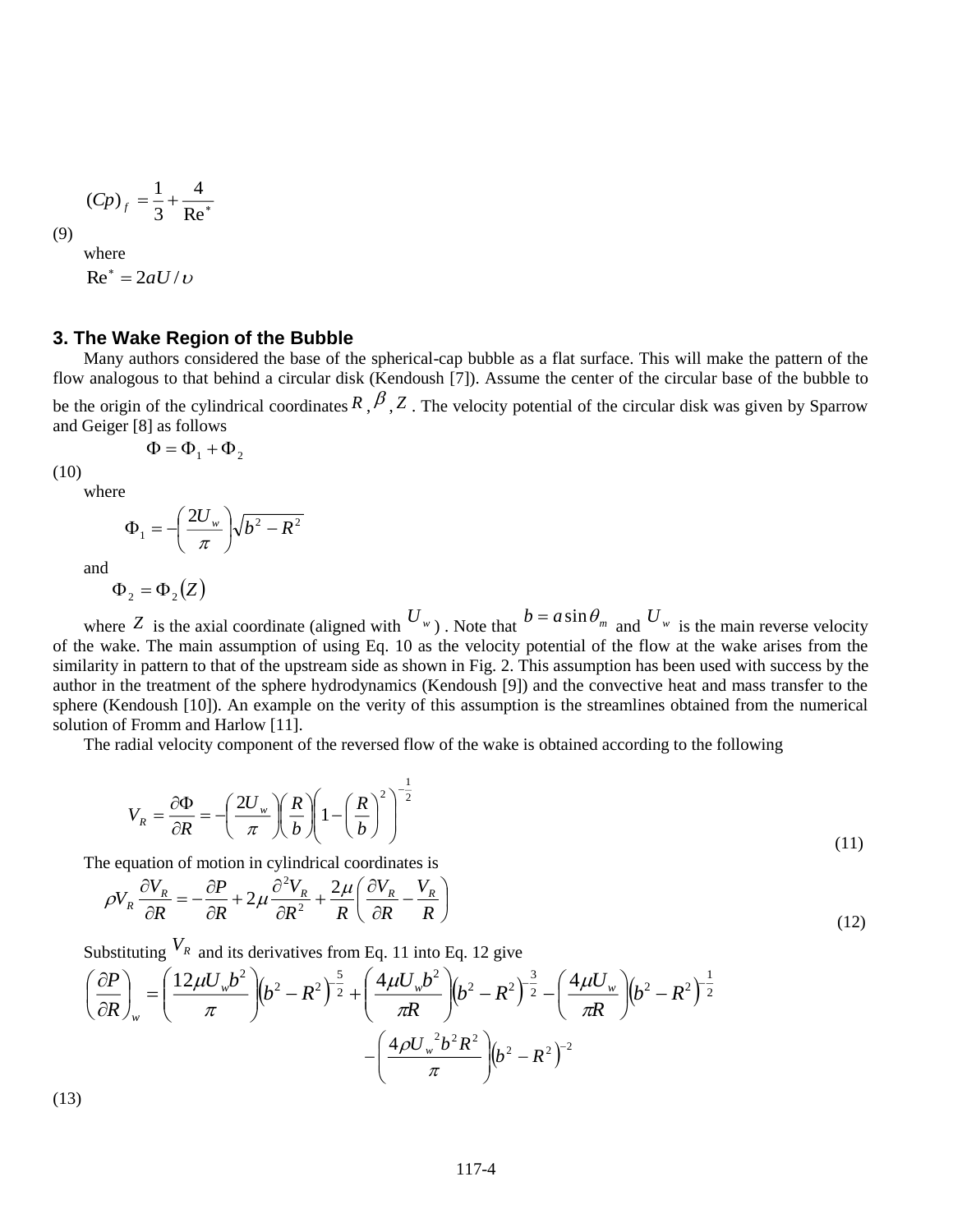#### **4. Skirt Formation**

The skirt is a very thin envelope of gas trailing the spherical-cap bubble. It originates from the bubble rim and extends downstream the bubble as shown in Fig. 3. Many theories were presented for the explanation of this phenomenon.

Shoemaker and Dechazel [12] related it to a trailing vortex. Guthrie and Bradshaw [13] proposed a theoretical model based on circulation of gas in the skirt envelope. In what follows a logical basis is presented for the skirt formation. If the

pressure coefficient of the wake is defined as  $(Cp)_w = (P(R) - P_w / 0.5 \rho U_w^2)$  where  $P_w$  is the pressure at the rear stagnation point, then integrating Eq. 13 yields the following

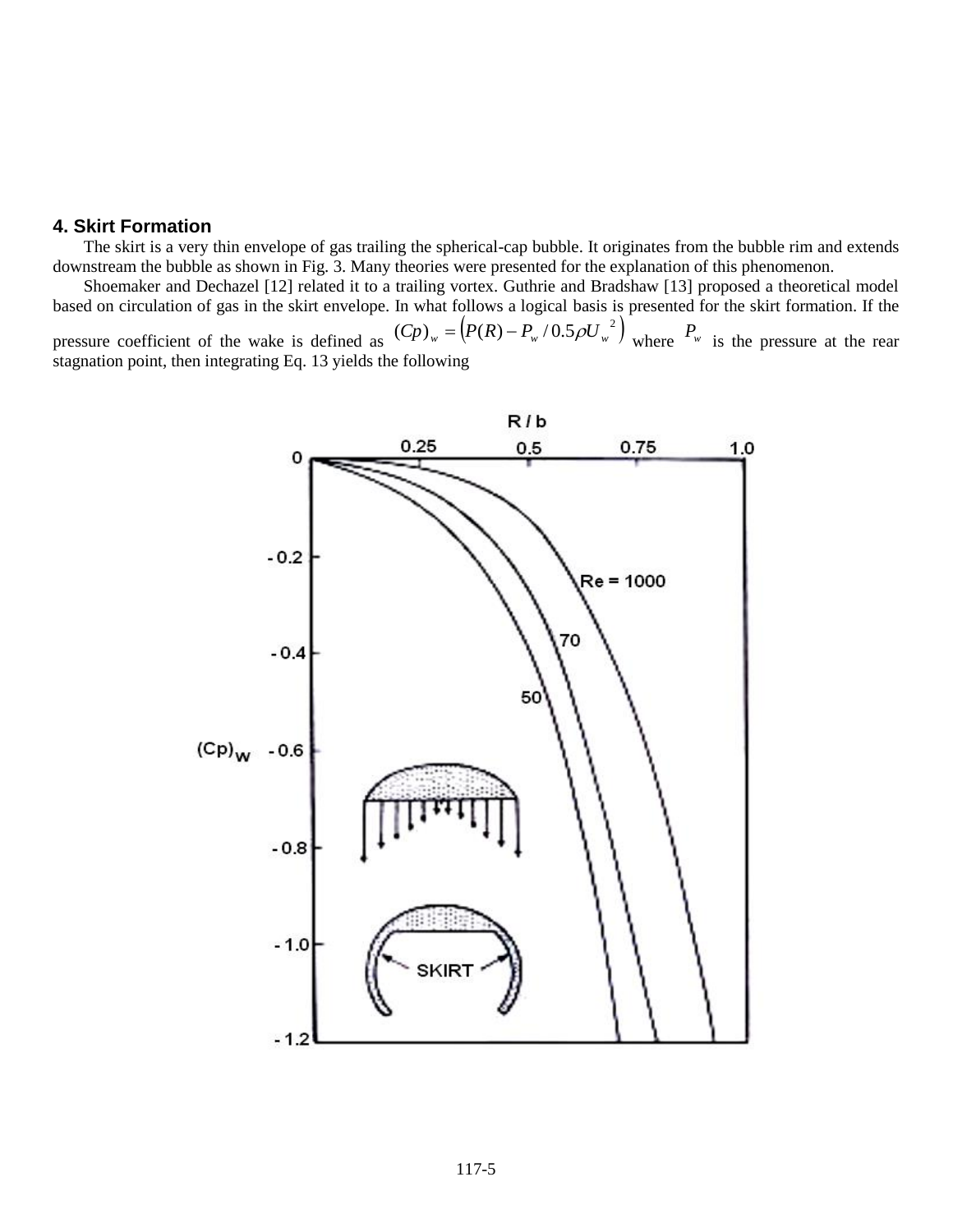Fig. 3: Pressure distribution on the basal surface of the bubble at

different Re numbers

$$
(Cp)_w = \left(\frac{16}{\pi \text{Re}^*}\right) \left[2 - \left(1 - \left(\frac{R}{b}\right)^2\right)^{-\frac{3}{2}} - \left(1 - \left(\frac{R}{b}\right)^2\right)^{-\frac{1}{2}}\right] + \frac{4}{\pi^2} \left(\frac{R}{b}\right)^2\tag{14}
$$

Another version of this equation is given in the Appendix. Eq. 14 is illustrated in Fig. 3 after  $\text{Re}_{w}^{*}$  is changed through the following discussion into  $\text{Re}^*$ .

Lindt [14] found experimentally that the ratio  $U_w/U = 0.2$  for  $2000 < Re < 5000$ . Narayanan, Goossens and Kossen [15] also found experimentally that this ratio was equal to  $0.15$  for  $7 < Re < 80$ . This means that  $\text{Re}_{w}^{*} = 0.2 \sin \theta_{m} \text{ Re}^{*}$  for Lindt's ratio and  $\text{Re}_{w}^{*} = 0.15 \sin \theta_{m} \text{ Re}^{*}$  for Narayanan et al.'s ratio. When the characteristic length in  $\text{Re}_{w}^{*}$  is changed from 2*b* to  $2r_e$  and  $r_e$  is the equivalent radius and since  $a = 2.2r_e$  then  $\text{Re}_{w}^{*} = 0.456 \sin \theta_{m} \text{ Re}$  for Lindt's ratio, noting that  $\text{Re} = 2r_e U/v$ . Since  $\theta_m$  = 50° for Re<sub>></sub>50<sub>, hence</sub>  $\text{Re}^* = 0.3493 \text{Re}$  for Lindt's ratio. Similarly,  $\text{Re}^* = 0.342 \sin \theta_m \text{Re}$  for Narayanan et al.'s ratio.

Fig. 3 offers a logical argument for the skirt formation. The suction pressure in the basal surface of the bubble increases in large proportions near the rim of the bubble causing the gas inside the bubble to be drawn downstream thus forming the skirt. This process will be enhanced in fluids with low surface tension.

## **5. Discussion and Validation of Theory**

Davies and Taylor [16] presented experimental data on the pressure distribution over solid models similar in shape to the spherical-cap bubble. The results were given in terms of the pressure coefficient  $Cp^* = (P(a, \theta) - P_0)/0.5\rho U^2$ , where  $P_0$  is the pressure at the forward stagnation point. The prediction of these data necessitates the application of the equation of motion in spherical coordinates, thus

$$
\rho \left[ \frac{V_r V_\theta}{r} + V_r \frac{\partial V_\theta}{\partial r} + \frac{V_\theta}{r} \frac{\partial V_\theta}{\partial \theta} \right] = -\frac{\partial P}{r \partial \theta} + \frac{2\mu}{r} \frac{\partial}{\partial \theta} \left( \frac{1}{r} \frac{\partial V_\theta}{\partial \theta} + \frac{V_r}{r} \right) + \frac{\partial}{\partial r} \left[ \mu \left( r \frac{\partial}{\partial r} \left( \frac{V_\theta}{r} \right) + \frac{1}{r} \frac{\partial V_r}{\partial \theta} \right) \right] + \frac{2\mu}{r} \left( \frac{1}{r} \frac{\partial V_\theta}{\partial \theta} - \frac{V_\theta \cot \theta}{r} \right) \cot \theta + \frac{3\mu}{r} \left( r \frac{\partial}{\partial r} \left( \frac{V_\theta}{r} \right) + \frac{1}{r} \frac{\partial V_r}{\partial \theta} \right) \tag{15}
$$

Substituting  $V_r$ ,  $V_\theta$  and their derivatives from Eqs. 3 and 4 into Eq. 15 after evaluating the terms at the surface of the bubble and the integrating yields

$$
\int_{P_o}^{P(a,\theta)} dP = \frac{3\mu U}{2} \int_0^{\theta} \frac{\cos^2 \theta}{\sin \theta} d\theta - \frac{9\rho U^2}{4} \int_0^{\theta} \sin \theta \cos \theta d\theta
$$
\n(16)

A singularity arises from evaluating the first integral on the right side of Eq. 15. This was mitigated by expanding the integrand ( $\cos^2 \theta / \sin \theta$ ) in a Taylor series about the angle  $\theta = 0.1 \theta_m$ . Retention of the first two terms of the series gives after performing some algebra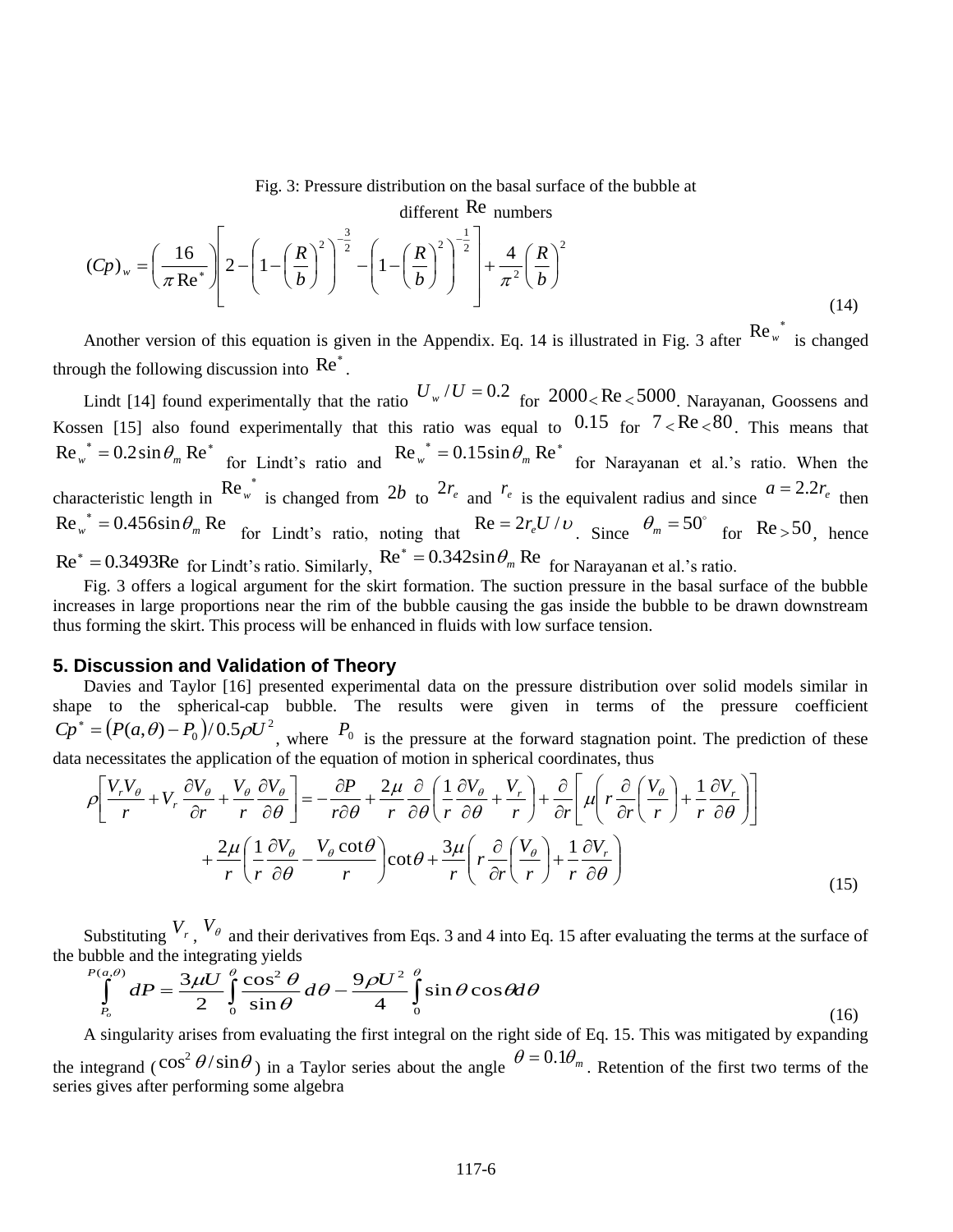$$
\left(C_p^*\right)_f = \left(\frac{6}{\text{Re}^*}\right) \left(22.9341\theta - 66.1879\theta^2\right) - \left(\frac{9}{4}\right) \sin^2\theta\tag{17}
$$

The Reynolds number  $\text{Re}^*$  was calculated from the data of Davies and Taylor [16] and was found to be 50238. Fig. 4 shows a good agreement between Eq. 17 and the experimental and theoretical results of Davies and Taylor [16].



Fig. 4: Comparison with the experimental and theoretical results of Davis and Taylor [16]: ( $\bullet \bullet \bullet$ )  $\theta_m = 30$ ; ( $++$ ) *<sup>m</sup>* 55 ; ( x x x) *<sup>m</sup>* 75 ; ( ); Theoretical curve for a sphere and ( \_\_\_\_\_\_\_\_ ) present Eq. 17,  $Re = 50238$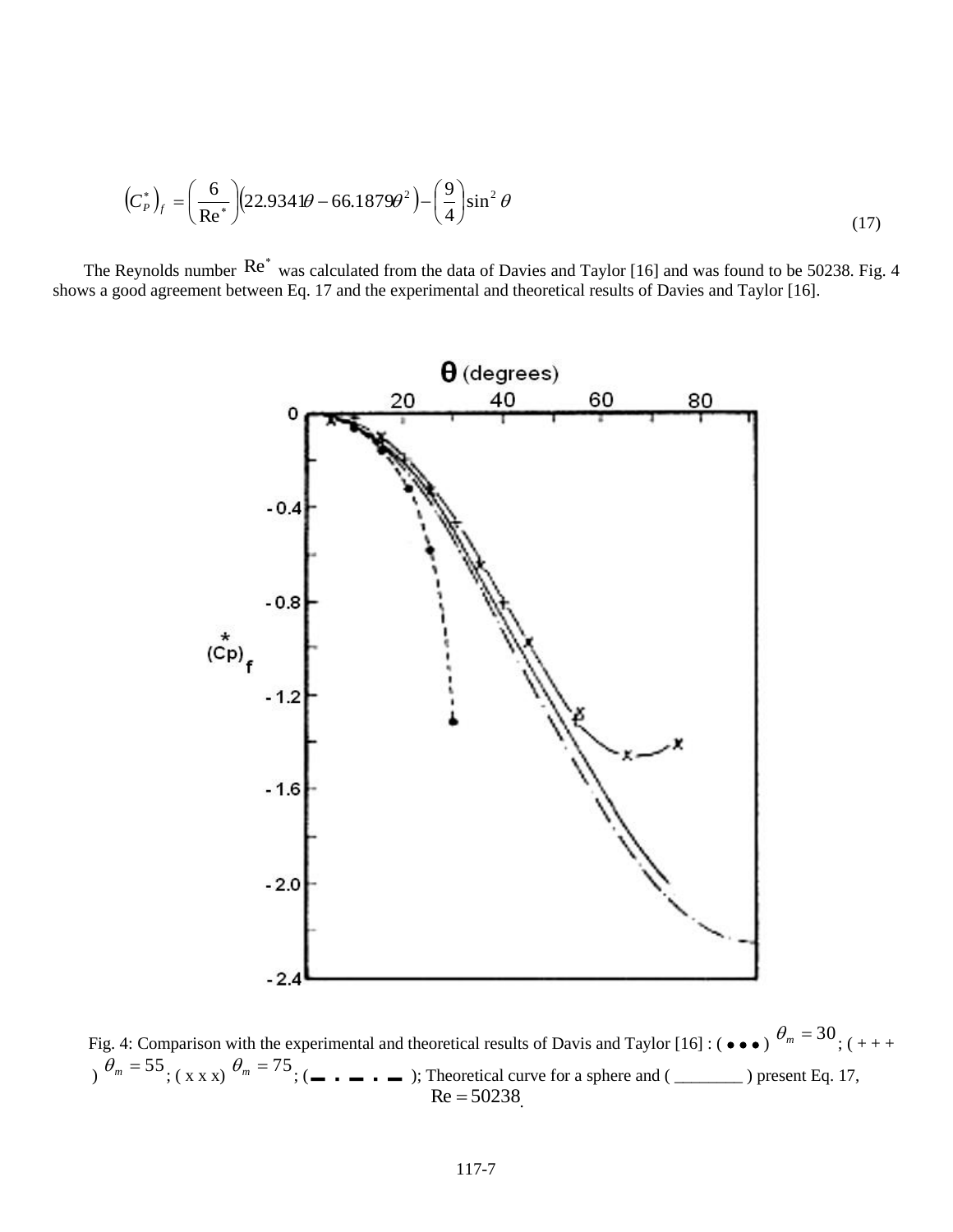

Fig. 5: Pressure distribution on the frontal surface of the bubble.  $(\underline{\hspace{1cm}}\underline{\hspace{1cm}})$  Present solution;  $(\underline{\hspace{1cm}}\underline{\hspace{1cm}})$ Collins [4]; Wairegi and Grace [17];  $(M = 7.16 \times 10^{-3}, W = 40)$ .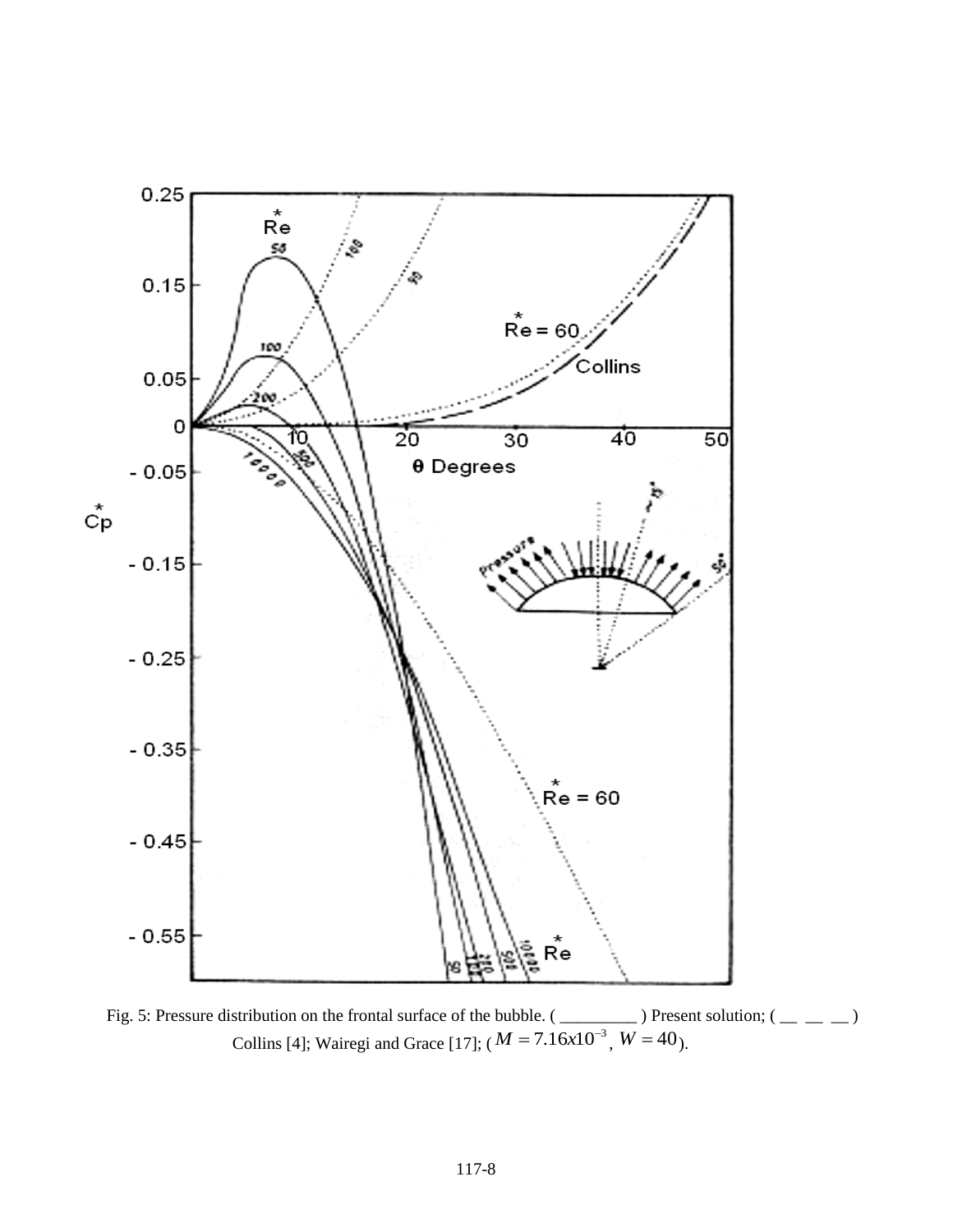Another comparison is shown in Fig. 5 between Eq. 17, the theoretical solution of Collins [4] and the equation of Wairegi and Grace [17] which was quoted in the book of Clift, Grace and Weber [18] (p. 205) as

$$
P(a,\theta) - P_o = a g \rho (1 - \cos \theta) - \left(\frac{9}{8}\right) \rho U^2 \sin^2 \theta \tag{18}
$$

The above equation was made dimensionless so that it will be compatible with the present terminology as follows

$$
C_p^* = \left( \left[ 1 - \cos \theta \right] \frac{M \operatorname{Re}^{*4}}{We^3} \right) - \left( \frac{9 \sin^2 \theta}{4} \right) \tag{19}
$$

where

*M* is Morton number  $= 7.16x10^{-3}$ 

 $We$  is Weber number  $=$  40

The above equation was derived on the basis of Bernoulli's theorem that implies that viscous forces were insignificant. Contrary to the present results, Collins [4] and Wairegi and Grace [17] predicted high positive pressure at the bubble rim, which would oppose the tendency of skirt formation.

Miksis, Vanden-Broeck and Keller [19] utilized the theoretical derivation of Moore [20] for the pressure across the boundary layer over the frontal surface of the spherical bubble, which is given as follows**†**

$$
P_{BL}(\theta) = 12\rho U^2 \frac{\left[\left(\frac{2}{3}\right) - \cos\theta - \left(\frac{1}{3}\right)\cos^3\theta\right]}{\text{Re}^*\sin^3\theta}
$$
\n(20)

The normal viscous stress around the bubble was obtained from the potential flow as follows

$$
\sigma_{rr}(\theta) = \frac{12\rho U^2 \cos\theta}{\text{Re}^*}
$$

(21)

Based on the above relations, Miksis et al.[19] concluded that the ratio

0.31  $\left( \theta \right)$  $\frac{(\theta)}{\leq}$  $\sigma_-(\theta)$  $\theta$ *rr*  $P_{\scriptscriptstyle BL}$ for  $\theta = 0$  to  $\theta = 45^{\circ}$ 

Eq. (17) may be written in the following form

$$
P(\theta) - P_o = \left(\frac{3\rho U^2 \left(22.9341\theta - 66.1879\theta^2\right)}{\text{Re}^*}\right) - \frac{9}{8}\rho U^2 \sin^2\theta
$$

(22)

This equation is analogous to Eq. 20 which is originally due to Moore [20] as both equations describe the angular distribution of the pressure on the frontal surface of the bubble. The ratio of this equation to Eq. 21 yields

$$
\frac{P(\theta) - P_o}{\sigma_r(\theta)} = \frac{\left[3(22.9341\theta - 66.1879\theta^2) - 0.375\text{Re}^* \sin^2 \theta\right]}{4\cos\theta}
$$
(23)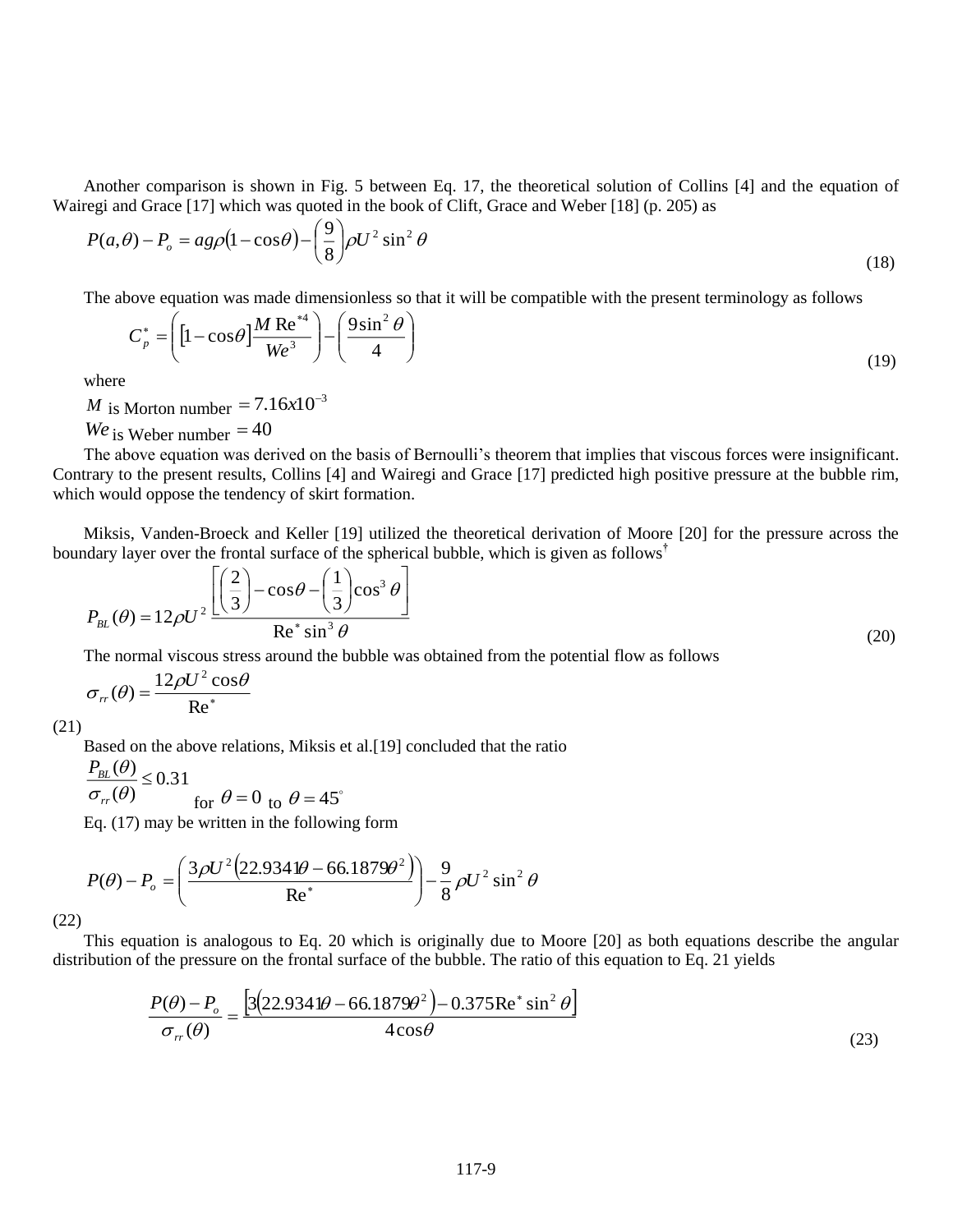

Fig. 6: A comparison between the ratio of the angular pressure distribution to the normal stress of Miksis et al.  $[19]$  (  $\_\_$   $\_\_$ ) and the present ratio (Eq. 23) ( $\_\_$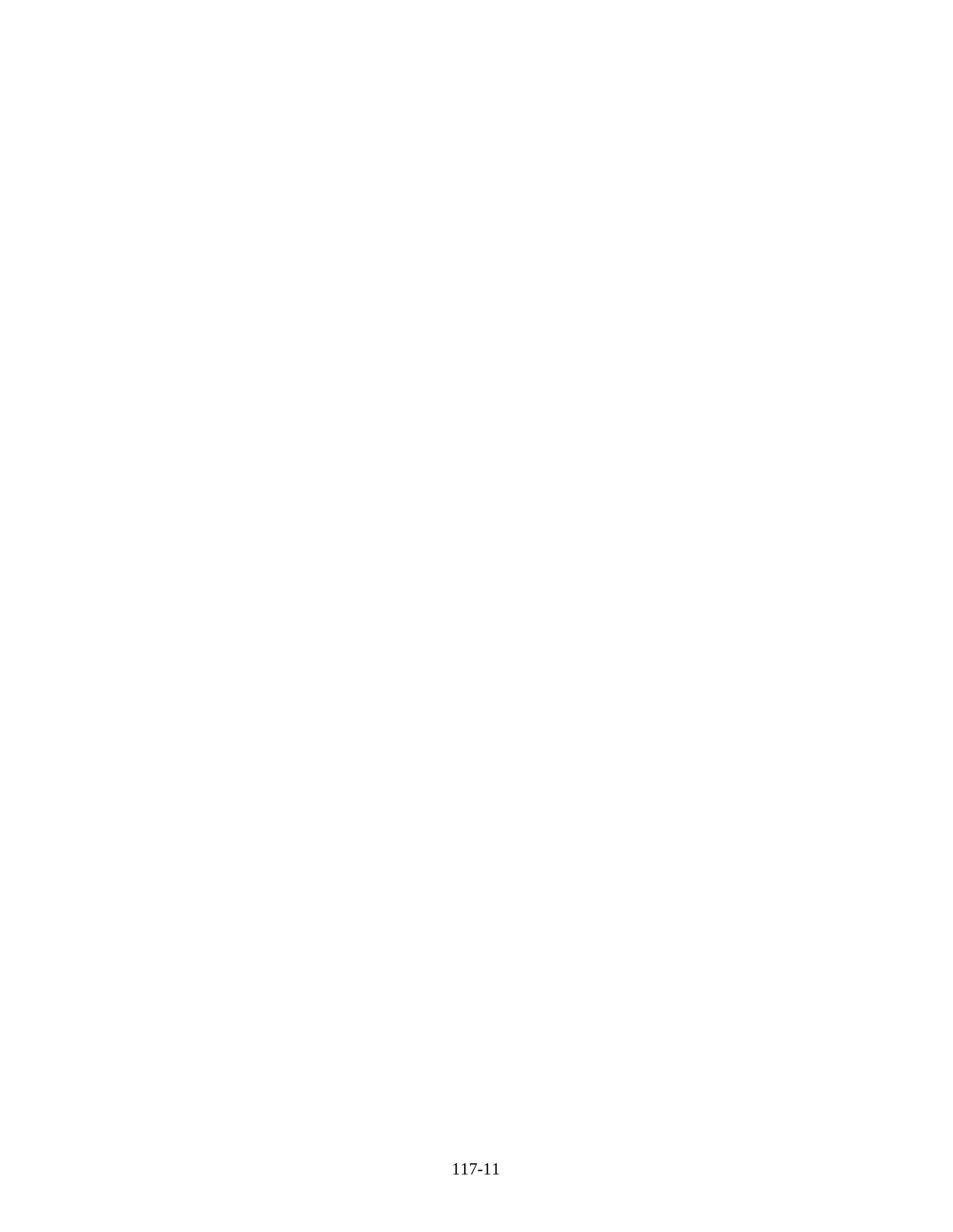Fig. 6 shows a comparison between the ratio of Miksis et al. [19] and the above ratio, which indicates clearly that the conclusion of Miksis et al.[19] mentioned earlier was not precise. The present ratio (that is, Eq. 23) seems more comprehensive as it gives a functional dependence on Reynolds number as well as the angular position. Note that, there is typographic error in Miksis et al.'s paper. The exponent of  $(1/3)$ cos $\theta$  should be 3 instead of 2.

#### **6. CONCLUSIONS**

A method of calculating the pressure field around the spherical-cap bubble has been presented. This method divides the field into two distinct regions, a frontal and a wake region. Two irrotational inviscid flow models were used one for the front and the other for the wake. These models were incorporated into the equation of motion. The resulted pressure coefficient equations were compared favourably with the available theoretical and experimental data.

## **APPENDIX**

#### **Another version of the pressure coefficient**

Integrating Eq. 13 starting from  $R \longrightarrow \infty$  where the pressure is  $P_{\infty}$  to any radial position on the surface of the circular base of the cap and adopting a pressure coefficient for the wake region yields

$$
\left(C_{p}\right)_{w}^{*} = \frac{\left(P(R) - P_{\infty}\right)}{0.5\rho U_{w}^{2}} = \frac{16}{\pi \text{ Re}_{w}^{*}} \left[\frac{b^{3}}{R^{3}} \left(\frac{b^{2}}{R^{2}} - 1\right)^{-\frac{3}{2}}\right] + \frac{16}{\pi \text{ Re}_{w}^{*}} \left[\frac{b}{R} \left(\frac{b^{2}}{R^{2}} - 1\right)^{-\frac{1}{2}}\right]
$$

$$
-\frac{4}{\pi^{2}} \left(\frac{b}{R}\right)^{2} \left(\frac{b^{2}}{R^{2}} - 1\right)^{-1}
$$

(A1)

where

 $Re_w^* = 2bU_w \rho / \mu$ 

#### **References**

- [1] Wegener, P.P. and Parlange, J.-Y., "Spherical-Cap Bubbles," *Ann. Rev. Fluid Mech*., vol. 5, pp. 79-100, 1973.
- [2] Kendoush, A.A., "Theory of Convective Heat and Mass Transfer to Spherical-Cap Bubbles," *AIChE Journal*, vol. 40, pp. 1445-1448, 1994.
- [3] Maxworthy, T., Gnann C., Kurten M. and Durst, F., "Experiments on the Rise of Air Bubbles in Clean Viscous Liquids," *J. Fluid Mech*., vol. 321, pp. 421-441, 1996.
- [4] Collins, R., "A Second Approximation for the Velocity of a Large Gas Bubble Rising in an Infinite Liquid," *J. Fluid Mech*., vol. 25, pp. 469-480,1996.
- [5] Lazarek, G.M. and Littman, H., "The Pressure Field due to a Large Circular-Capped Air Bubble," *J. Fluid Mech*., vol. 66, pp. 673-687, 1974.
- [6] Milne-Thomson, L.M., *Theoretical Hydrodynamics*, 5<sup>th</sup> Ed., Macmillan, London, 1972.
- [7] Kendoush, A.A., "Hydrodynamics and Heat Convection from a Disk Facing a Uniform Flow," ASME Summer Conference, 2004, Paper No. HT-FED 2004-56797.
- [8] Sparrow, E.M. and Geiger G.T., "Local and Average Heat Transfer Characteristics for a Disk Situated Perpendicular to a Uniform Flow, " *J. Heat Transfer*, vol. 107, pp. 321-326, 1985.
- [9] Kendoush, A.A., "Calculation of Flow Resistance from a Spherical Particle," *Chem. Eng. Process*, vol. 39, pp. 81-86, 2000.